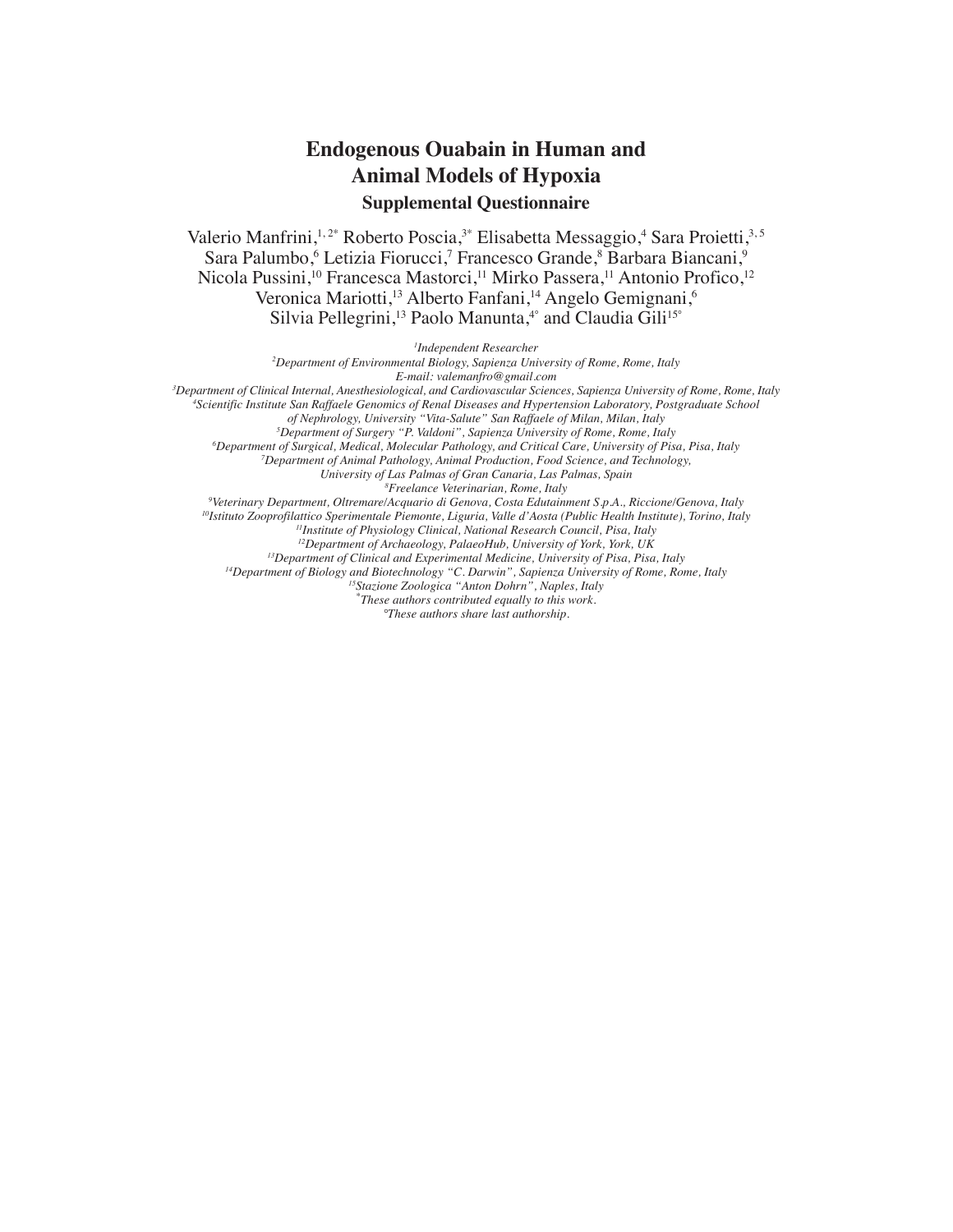*Manfrini et al.*

## **Questionnaire for Elite Apnea Divers**

(Questionnaire for scientific research; do not provide false information)

Date:

a. Personal data

First name:

Last name:

Date of birth:

Code (assigned by researchers):

- b. Anamnesis
	- 1. Allergies:  $\Box$  Yes, specify ...
		- □ No
	- 2. Diseases (e.g., celiac disease, asthma, diabetes, arterial hypertension, etc.):
		- $\Box$  Yes, specify ...
		- □ No
	- 3. Smoker:
		- □ Yes
		- □ Yes, but maximum 5 cigarettes per day
		- □ No
	- 4. Diet:
		- Varied, well-balanced
		- $\Box$  With medical limitations (e.g., food intolerances)
		- $\Box$  Diet with personal limitations (e.g., vegetarian, vegan)
	- 5. Consumption of alcohol:
		- □ Non-alcohol drinker
		- □ Casual
		- During meals
		- □ After meals
	- 6. In the last 12 months, have you obtained a medical certificate of suitability for apnea activity?
		- Yes
		- **Q** No
	- 6a. Have you shown post-apnea neurological syndromes (e.g., SAMBA, blackout)? Yes How many times? \_\_\_\_\_\_\_\_\_\_ When was the last one? \_\_\_\_\_\_\_\_\_\_\_\_\_\_\_ **Q** No
- c. Apnea Activity 1
	- 7. Starting year of the practice of scuba diving:
	- 8. Enrollment year at Sports Association/Federation related to apnea diving:
	- 9. Year of achievement of the first diving apnea patent/license:
	- 10. Year of achievement of the last diving apnea license:
	- 11. Specify the highest level patent obtained: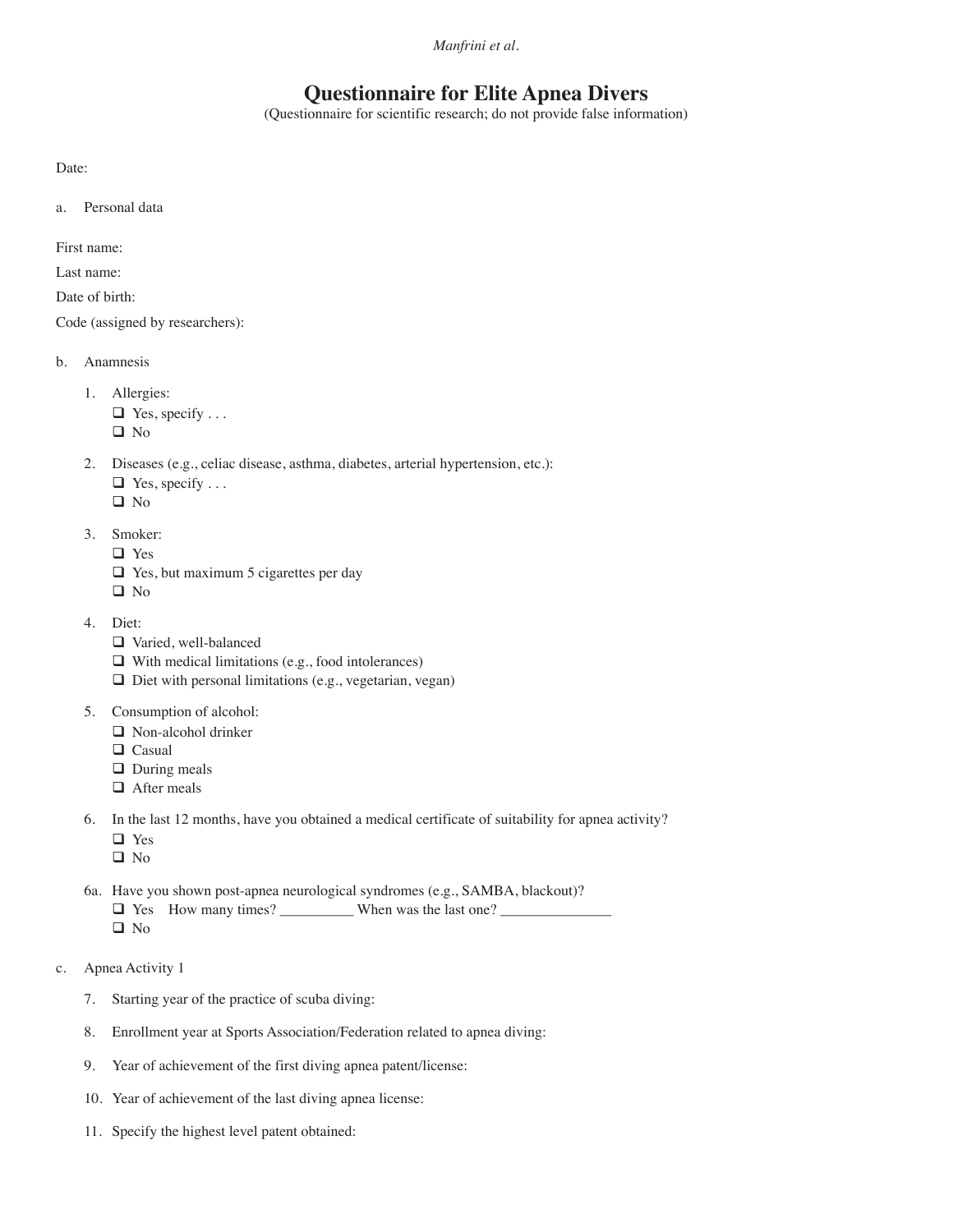- d. Apnea Activity 2
	- 12. Currently, you are part of a Sports Association/Federation with apnea purposes?
		- □ Yes
		- □ No
	- 13. Where do you train?
		- □ Sea
		- □ Pool
		- □ Both
	- 14. How often do you train in the pool per week?
	- 15. How many months a year do you train in the pool?
	- 16. Type of training practiced in the pool:
		- □ Static
		- $\Box$  Dynamics with tools
		- **Q** Dynamics without tools
	- 17. Duration of a training session in the pool (hours):
	- 18. Maximum depth of the pool (m):
	- 19. The number of dives in open water, with purposes related to the deep dive, performed in a year:
	- 20. How often do you train in open water in winter (apnea on cable):
	- 21. How often do you train in open water in summer (apnea on cable):
	- 22. Duration of an open water training session (hours):
	- 23. The average number of dives performed in an open water training session:
	- 24. The average depth at which you set your training session in open water:
		- □ 10-20 m
		- $\Box$  20-30 m
		- □ 30-40 m
		- 40-50 m
		- $\Box$  Other, specify ...
	- 25. Average dive time for dives at the above depths (minutes [min]):
	- 26. Type of training performed in open water:
		- $\Box$  Free immersion constant weight  $\Box$  m  $\Box$  min
		- Monofin constant weight \_\_\_\_ m \_\_\_ min
		- $\Box$  Bifin constant weight \_\_\_\_\_ m \_\_\_ min
		- Underwater frog constant weight \_\_\_\_ m \_\_\_ min
		- $\Box$  Other, specify ...
- e. Personal records
	- 27. All personal records

| $\Box$ Static breath-hold                                    | $m-$ min                            |
|--------------------------------------------------------------|-------------------------------------|
| $\Box$ Dynamic with tools                                    | $m - m$ m = $\frac{m}{m}$           |
| $\Box$ Dynamic without tools                                 | $\frac{m}{m}$ - $\frac{m}{m}$ min   |
| $\Box$ Free immersion constant weight _____ m - ____ min     |                                     |
| $\Box$ Monofin constant weight                               | $\frac{m}{2}$ m - $\frac{m}{2}$ min |
| $\Box$ Bifin constant weight                                 | $\frac{m}{2}$ m - $\frac{m}{2}$ min |
| $\Box$ Underwater frog constant weight $\Box$ m - $\Box$ min |                                     |
|                                                              |                                     |

 $\Box$  Other, specify ...